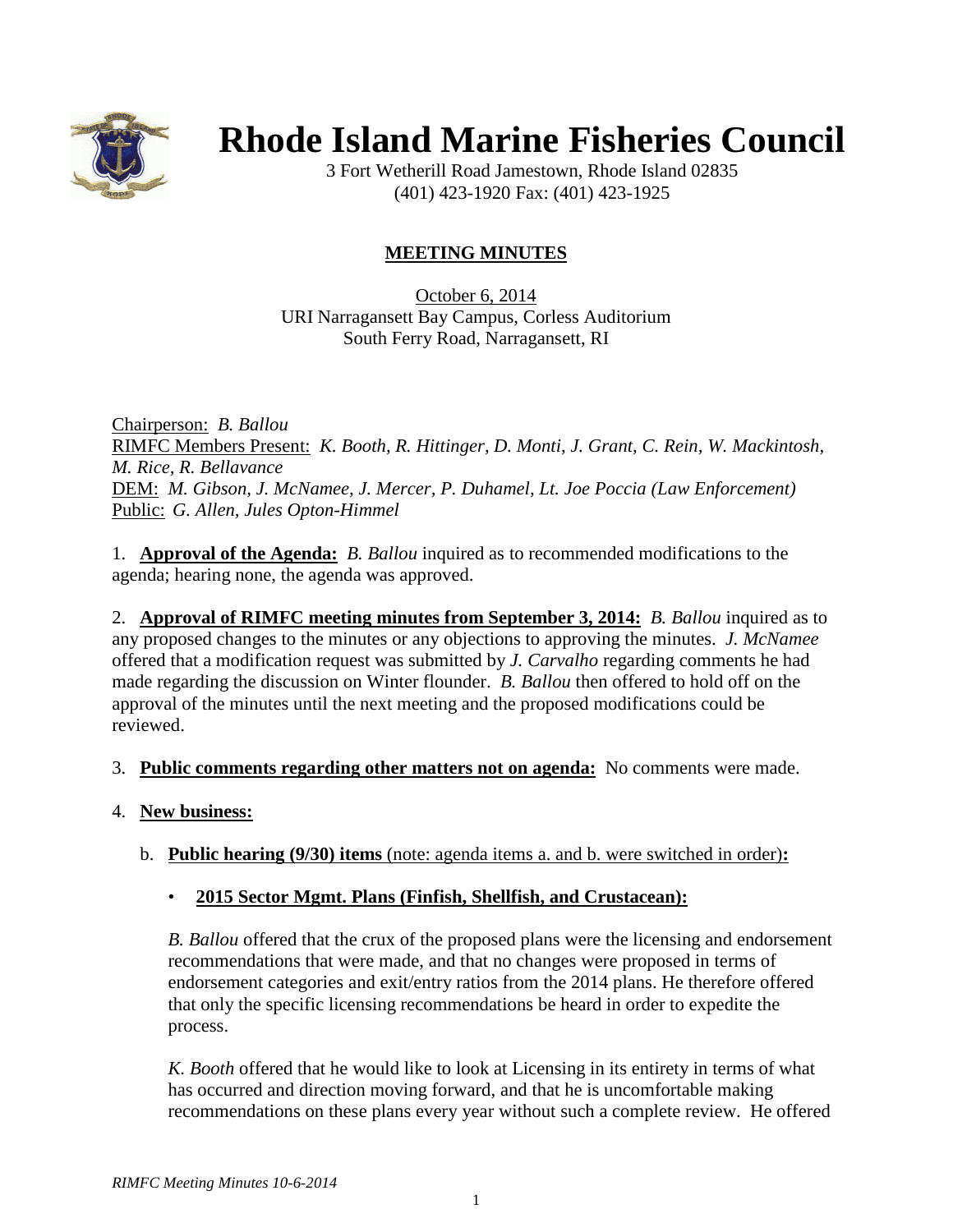that he was concerned about possible imbalance amongst different sectors and that a statistical analysis over the past 5 – 10 years in needed. *R. Bellavance* offered that a review of a restructuring of the entire licensing system and process is needed. *B. Ballou* offered that this would be appropriate particularly due to the significant decrease in number of active licenses. Discussion revolved upon the need for data and the review of this data in order to be able to fully understand the system. *J. McNamee* offered that the Division could provide data. *B. Ballou* offered that an IAC should be tasked and tasked with addressing this matter, as a range of issues with potential regulatory and statutory changes. *M. Gibson* offered that original intent with number and types of licenses was for effort control, but that in reality is irrelevant in terms of effort control. He offered that the Sector plans do not address fishery performance per se and how different fishery sectors may be performing relative to each other. He offered that the plans as currently structured would not be suited to provide the information being discussed presently as a means to evaluate the Licensing program. He offered support of a discussion to evaluate the content of the Sector Plans. *J. McNamee* offered that the Council should determine exactly the types of information needed from the Division. He offered that *J. Lake* would be the lead person to prepare an agenda and convene the IAC. *B. Ballou* offered that an item would be added to the agenda under new business to authorize an IAC meeting and agenda to address this topic.

*B. Ballou* then proceeded to address the **Finfish Sector Management Plan**. *J. McNamee* went through each of the species and offered rationale for Division recommendations. *R. Bellavance* offered that the IAC recommended status quo on the proposed exit/entry ratios. *R. Bellavance* **offered a motion to recommend adoption of the 2015 Finfish Sector Management Plan as proposed;**  $2^{nd}$  by *J. Grant***.** The motion passed  $8-0$ .

*J. McNamee* then addressed the **Shellfish Sector Management Plan** and the Division recommendation of status quo regarding the exit/entry ratios of each of the shellfish endorsement categories. *R. Bellavance* offered that the IAC recommended status quo for each of the endorsements. *J. Grant* **offered a motion to recommend adoption of the 2015 Shellfish Sector Management Plan as proposed; 2nd by M***. Rice***. The motion passed 8 – 0.**

*J. McNamee* then addressed the **Crustacean Sector Management Plan** and each of the species in the plan. He offered that the Division was recommending status quo regarding the exit/entry ratios of each of the crustacean endorsement categories. He offered that the main species of this plan is Lobster and that the ASMFC requires that no new licenses be offered in this fishery. *M. Gibson* offered that the status of Jonah/Rock crabs is not known, rather than not overfished as shown. He offered that an FMP is being considered for this fishery which could affect the Division recommendation in the future. *R. Bellavance* offered that the IAC had minimal discussion on this plan. *D. Monti* **offered a motion to recommend adoption of the 2015 Crustacean Sector Management Plan as proposed;**  $2^{nd}$  by *C. Rein*. The motion passed  $8-0$ .

• **Amendments to the Licensing regulations:**

o **Offer opportunity to Over 65 license holders to upgrade their license to a CFL w/Quahaug endorsement:** *J. McNamee* explained the basis of the amendment;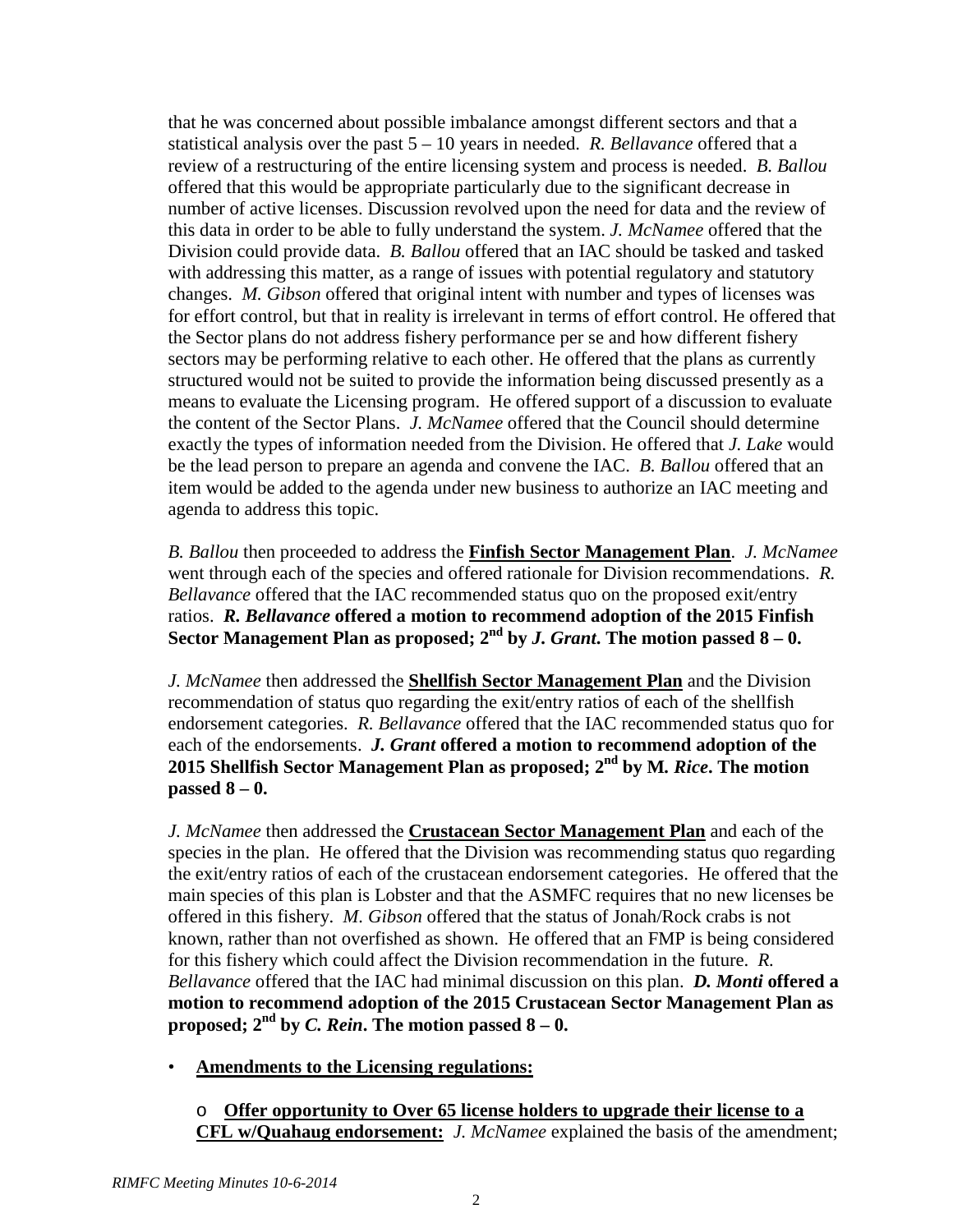that as written that language was confusing and that the proposed language was meant to offer clarification. He offered that the language would not result in expansion of participation in the fishery, but that the fisherman's priority status would be improved for potential license upgrades, but that this would be negligible. *B. Ballou* offered the current language resulted in a loophole in terms of what an Over 65 licensee could or could not do in terms of upgrading their license for this license. He offered that as currently written, the Over 65 license is a dead-end license, in that it does not provide for the ability to upgrade the license base or to increase priority status based on fishing history. The proposed language is to provide for equitable status based on an actively fished license. *M. Rice* **offered a motion to recommend adoption of the**  amendment as proposed;  $2^{nd}$  by *W. Macintosh***.** The motion passed  $\hat{8} - 0$ **.** 

o **Clarify provisions of PEL license with all shellfish endorsements for license holders over the age of 65:** *J. McNamee* offered that the proposed language is to clarify that only the Over-65 w/quahaug endorsement is free, and that other endorsements associated with Over-65 have fees and are not free. *M. Gibson* offered that any increase in activity should have an additional fee based on activity in the fishery. *B. Ballou* offered that the overall review of fees and Licensing will be tasked to the IAC in the near future. *R. Hittinger* **offered a motion to recommend adoption of the amendment as proposed;**  $2^{nd}$  **by** *D. Monti***<b>.** The motion passed  $8 -$ **0.**

o **Remove Gear Declaration from License Application:** *J. McNamee* offered that this information is no longer needed on the application form and was often completed inaccurately. He offered that the information is obtained by electronic reporting. *R. Hittinger* **offered a motion to recommend adoption of the amendment as proposed;**  $2^{nd}$  by *W. Macintosh*. The motion passed  $8-0$ .

o **Allow Trips reported to SAFIS on a landing permit to be considered for activity standard:** *J. McNamee* offered that this proposal is specific for active RI state waters fishermen with an actively fished commercial fishing license, and is to allow these fishermen to utilize landing permit landings (as opposed to landing using their commercial fishing license) to count toward their activity standard. He offered that this is not applicable to federal fishermen or crew fishing in federal waters and landing in RI. *C. Rein* **offered a motion to recommend adoption of the**  amendment as proposed;  $2^{nd}$  by *M. Rice*. The motion passed  $8-0$ .

o **Proposed changes to provisions of the Paper Logbook Endorsement - Declaration of Reporting Method & Renewal Deadline:** *J. McNamee* offered that the current language that allows for the paper logbook to be applied for at any time during the year has presented logistical administrative problems, and that the proposal is to correct this problem by requiring this endorsement to be selected at the time of annual license renewal. He offered that this would provide benefit for both the Division and the fishermen. *R. Bellavance* offered that the IAC had no objection to the amendment as proposed. *D. Monti* **offered a motion to recommend adoption of**  the amendment as proposed;  $2^{nd}$  by *C. Rein*. The motion passed  $8-0$ .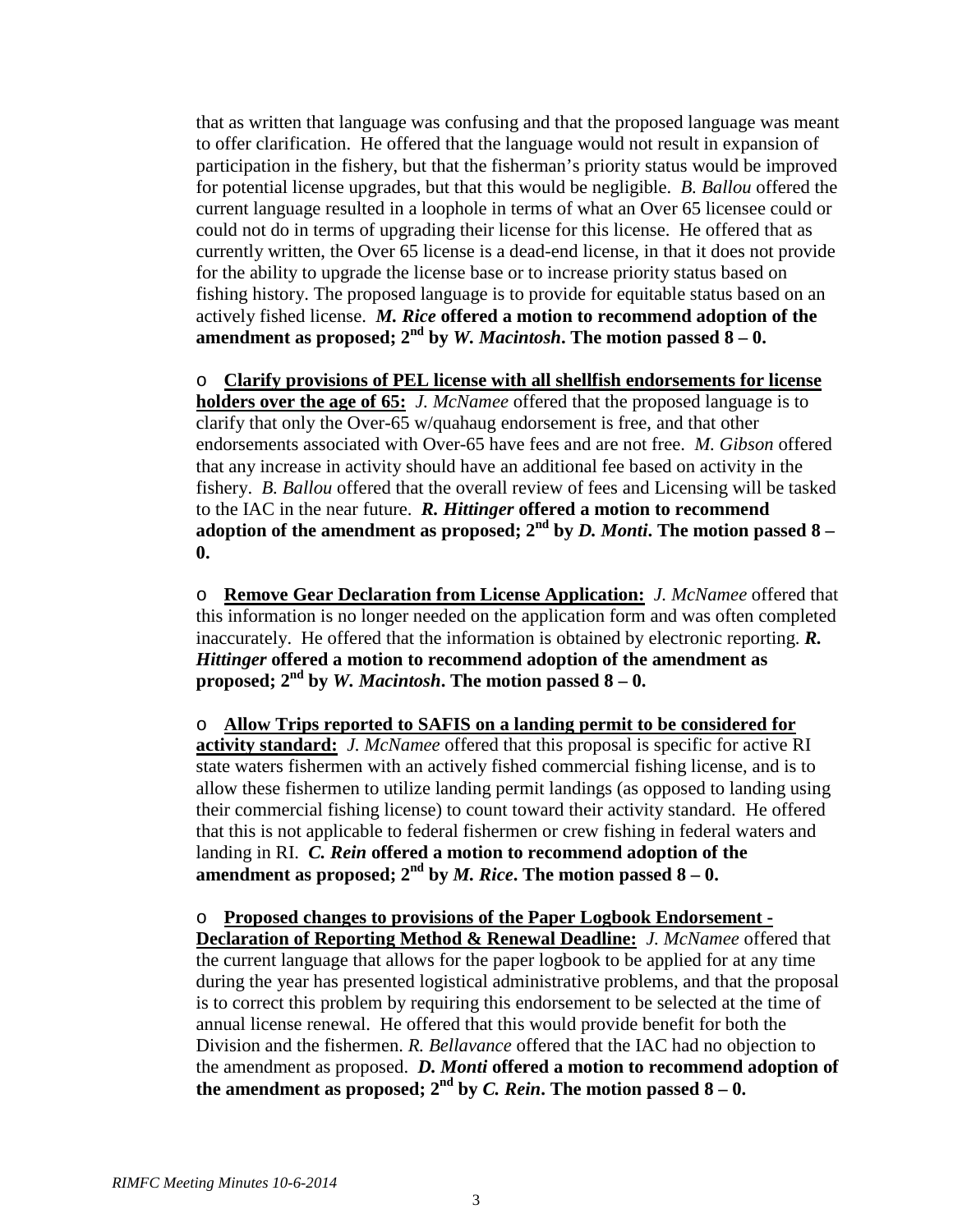#### o **Proposed changes to provisions of the Dockside Sales Endorsement:** *J.*

*McNamee* offered that that proposal would require the submittal of paper reporting in addition to eTrips, as a means for tracking this activity, and that this would eliminate double reporting. *W. Macintosh* **offered a motion to recommend adoption of the amendment** as proposed;  $2^{nd}$  by *D. Monti*. The motion passed  $7 - 0$  (Note: *R. Bellavance* was not present for this vote)**.**

o **Crew Member:** *J. McNamee* explained the significance of this proposal; that it is to create more stringent criteria in the documentation of an active crew member, which is significant in that this is used to determine priority status for eligibility for upgrades to a commercial fishing license. He explained that DFW is proposing to require a W-2 form to replace a signed affidavit due to possible falsifications of affidavits. *R. Bellavance* offered that the IAC was split on the issue in terms of documentation requirements, mainly due to poor records of payments and/or cash payments in which no documentation was kept by the crew member. *K. Booth* offered that the language should be specific as to the documentation required; *W. Macintosh* concurred, offering that a paystub or deposit slip could be used. *C. Rein* offered that as this is about priority status, that more rigorous documentation requirements are needed. *J. Grant* offered that crew members/deckhands in the shellfish industry are often unpaid; that they work as apprentices in order to learn the business. *B. Ballou* offered that this will be in effect for 2015, in that crew members seeking priority status will be required to provide the documentation specified in the regulation. *R. Bellavance* offered that 1099 forms may not be available at the time of application. M. Gibson offered that the definition of crew member requires that the person be "employed". *R. Hittinger* **offered a motion to recommend adoption of the amendment as proposed;**  $2^{nd}$  **by** *K. Booth. K. Booth* **then offered a friendly** amendment to amend the language as follows: "To be considered a paid crew member the crew member must have record of being paid by the vessel owner or person licensed to fish commercially such as by either a W-2 form, or paycheck stub, **or 1099 form**"; *R. Hittinger* concurring with the friendly amendment. *J. McNamee* offered that he was uncomfortable with requiring specific documentation rather than allowing for discretion, as there could be other acceptable documentation not considered at this time. *C. Rein* offered that the documentation should be official from a financial or government institution. *R. Hittinger* **offered that he maintained his motion as stated. The motion passed 8 – 0.**

o **Tiered Lottery contingencies:** *B. Ballou* offered that this is a proposal to allow for improved equity amongst the tiers. *W. Macintosh* **offered a motion to recommend adoption of the amendment as proposed; 2nd by** *M. Rice***. The motion passed 8 – 0.**

#### a. **Proposed aquaculture lease applications:**

• **Walrus and Carpenter (Jules Opton-Himmel):** *Mr. Himmel* offered a brief description of his application. *B. Ballou* offered that the SAP vote was 2-1 in favor of recommending denial of the application. Discussion focused mainly on the type of gear used; in that it was floating gear and therefore more visually apparent, as opposed to gear on the bottom. *J. Grant* offered that the SAP was concerned about the floating gear and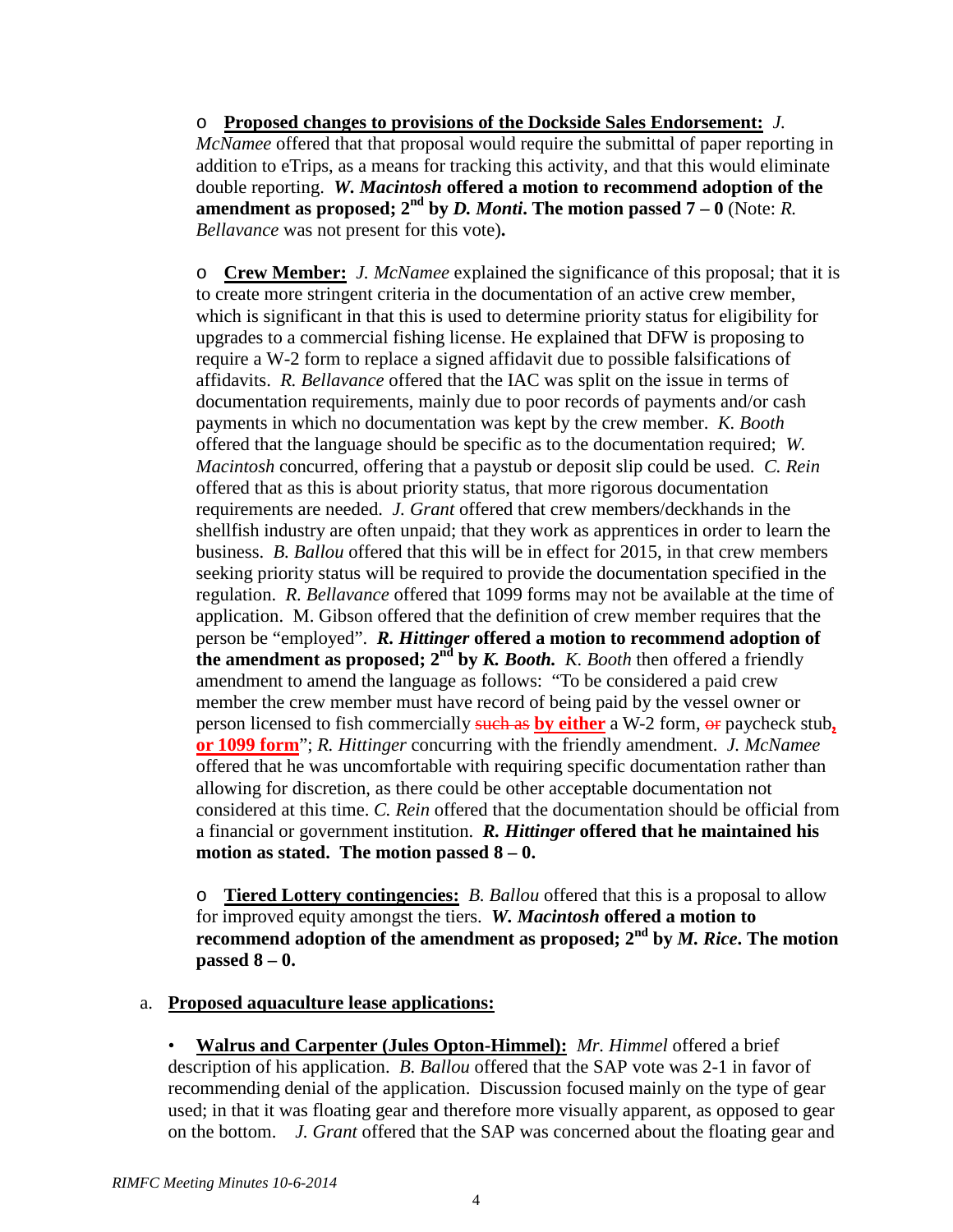the potential for birds sitting on the gear and impacting water quality. *B. Ballou* offered that the Council review was specific per statute; to which *J. Grant* offered that he also reminded the SAP membership that there purview was limited to impacts to wild harvest, not to visual aesthetics or water quality impacts. *R. Hittinger* offered that he wasn't aware of impacts to wild fisheries from the proposal and was therefore thinking that no objection should be offered. *J. Mercer* offered that the amount of floating gear is substantial; approximately 2,600 sq. ft. He offered that DFW has not completed a review at this time. *D. Monti* offered that he saw no impacts to wild harvest and other potential adverse impacts are beyond the scope of Council review. *D. Monti* **offered a motion to recommend to the CRMC that the Council finds no objection based on competing uses engaged in the exploitation of marine fisheries; 2nd by** *C. Rein***. The motion passed 8 – 0.**

• **Whilden Unlimited:** B. Ballou offered that this application was brought to Council review from R. Hittinger. J. Mercer offered that the SAP voted 5 – 1 to recommend no objection to the application. He offered that *Chief Steve Hall* expressed concerns about competing uses with recreational fishing. *R. Hittinger* offered that his membership was concerned about competition with recreational fishing; that fluke and striped bass frequented the area; that the areas was a productive recreational fishing area and the lease would remove a significant area from recreational fishing. D. Monti offered concurrence with comments by R. Hittinger, and also offered that the impact is greater than the actual lease footprint; that it was much larger due to the need to stay far from the gear. *R. Hittinger* **offered a motion to recommend to the CRMC objection to the proposed lease based on a significant impact to recreational fishing; 2nd by** *D. Monti.* **The motion passed 5 – 0** (3 abstentions)**.**

#### c. **Winter Harvest schedules in Shellfish Management Areas:**

• **SMA's other than Greenwich Bay:** *J. Mercer* offered that the SAP recommended the changes as proposed, which is slightly altered from the previous year. He offered that Greenwich Bay (GB) is still being surveyed by DFW, and that as this area is closed by the Division of Water Resources for the month of December. *M. Gibson* offered that a Division recommendation on this area would be provided upon conclusion of the survey, and suggested that the Council wait to act on a recommendation until the December meeting. *J. Grant* offered SAP recommendations as proposed for all areas other than GB. *J. Grant* **offered a motion to recommend adoption of the harvest schedules as proposed, with a recommendation to address GB at the December Council meeting upon conclusion of the survey work; 2nd by** *W. Macintosh***.** J. McNamee offered that the Division would provide a recommendation on GB at the December Council meeting. **The motion passed 8 – 0.**

#### d. **Winter Flounder – possession limit discrepancy between state and federal waters:**

*K. Booth* offered that a decision on a recommendation on possible actions should wait until more information is reviewed. *M. Gibson* offered that thought needs to be put into the process and jurisdiction. He offered that the New England Council would not be making any changes until the next stock assessment was completed in 2015, which would then result is possible changes in the fishery beginning at the subsequent start of the fishing year beginning May 1, 2016. He offered that he didn't believe there was an opportunity for either the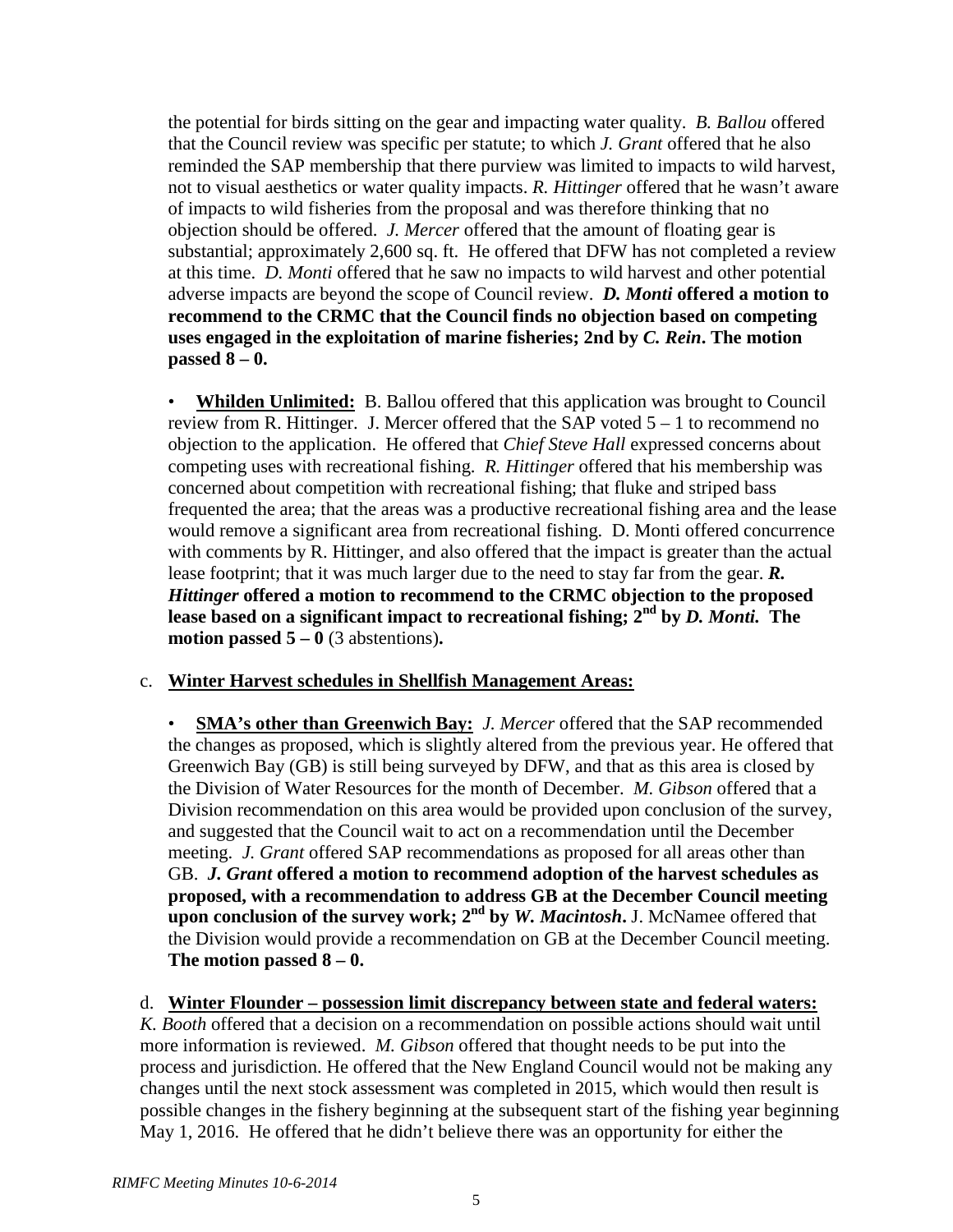ASMFC or NEFMC to address the matter until the next stock assessment update is complete, and an action by the NEFMC is ongoing in order to make changes effective for the fishing season beginning on May 1, 2016. He advised the Council to follow-up on the NEFMC actions, in that there was a negative vote to increase the commercial possession limit in state waters; but there was consensus that RI should engage NEFMC in a broader discussion regarding resource sharing between state and federal waters, and that he advised that the Council to write a letter to both ASMFC and NEFMC to engage in such a discussion prior to the time of the new stock assessment. He offered that this was the advice of the NEFMC. He thought that any discussion regarding data on fishing activity in federal and state water was premature until the stock assessment was available. *K. Booth* offered that it was illogical and inconsistent to have such disparity in possession limits between federal and state water when conservation was needed to rebuild the fishery. *M. Gibson* offered that while the federal possession limit may appear high, it was a fraction of previous years. *M. Gibson* asked for specific guidance as to the objectives and content of a letter written to the NEFMC, and cautioned about language regarding reduction of federal possession limit or transfer of fish between federal and state waters. *R. Hittinger* offered that he thought that the state acted responsibly to end the directed fishery with such a collapsed fishery, and that a 5,000 lb federal fishery possession limit not only encourages a directed fishery but also is a slap in the face of the state's conservation and recovery efforts. *M. Gibson* offered that the 5,000 possession limit only applied to common pool fishermen, which was a small percentage of the total. The Sector fishermen made up the larger percentage and were more restricted. He offered that the 5,000 lb possession limit is only for this small percentage of fishermen. *G. Allen* offered the possibility of spawner sanctuaries to help rebuilding efforts. He offered that he would not support any effort to move federal quota to the states. *J. Grant* offered that he could not support a Council recommendation for a Director letter without specifics as to how the disparity could be changed, and that such specifics are not known at this time; to which *B. Ballou* concurred. B. Ballou offered that there were 3 options being considered: A letter from the Director requesting a reduction in federal possession limits; no action; or further deliberation by the Winter flounder AP. *K. Booth* did not offer support for the AP option. *R. Hittinger* **offered a motion to draft a letter regarding state efforts to rebuild the fishery and apparent lack of such effort by the federal regulations; and that the draft letter be brought back before the Council at the next meeting for review and further actions;**  2nd by *D. Monti*. The motion passed  $6 - 2$ .

#### e. **Aquaculture review policy: Possible need for changes to policy regarding RIMFC**

**review:** *B. Ballou* offered that this issue was brought due to recent applications that were brought before the Council due to potential conflicts with recreational fishing, rather than only potential impacts to wild shellfish harvest, and that it was therefore questioned as to the appropriateness of the SAP to review aquaculture applications when such broader issues are within the purview of Council review. He offered if it would be better suited to the IAC or the full Council to review applications. *J. McNamee* offered that perhaps the SAP membership was not broad enough to review for all potential conflicts as directed by statute. *J. Grant* recommended against the IAC due to timing and need for a quorum, and that if only aquaculture was on the agenda a quorum would be difficult. He offered that the IAC membership was also not broad enough in scope to provide a full review. *B. Ballou* offered that a separate panel could be developed solely for aquaculture, or that the current SAP review is adequate and full Council review occurs when a Council member determines that broader issues are involved and can then bring before full Council for review. *D. Monti*